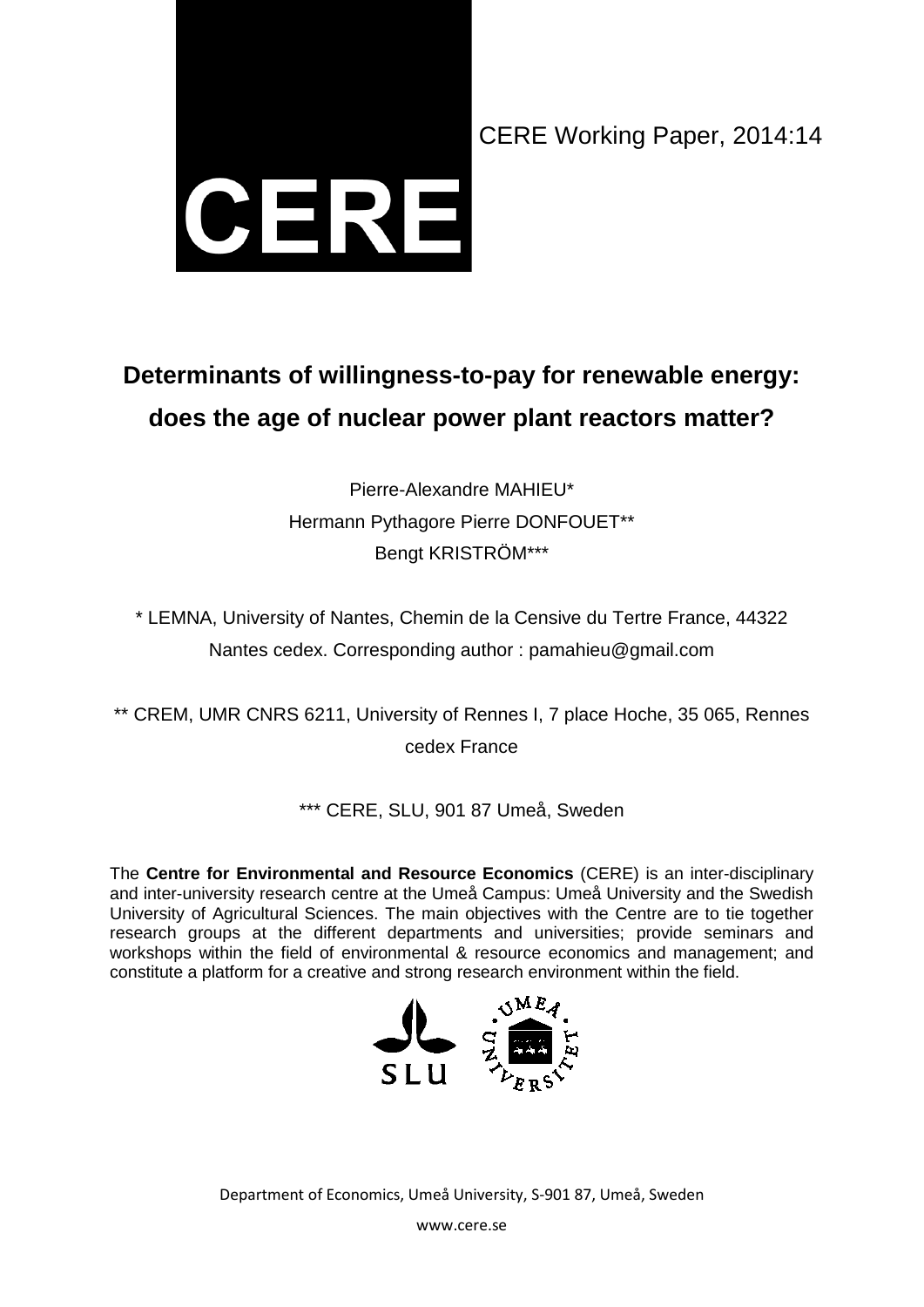## **Determinants of willingness-to-pay for renewable energy: does the age of nuclear power plant reactors matter?**

Pierre-Alexandre MAHIEU\*, Hermann Pythagore Pierre DONFOUET\*\*, Bengt KRISTRÖM\*\*\*

Abstract: Many countries are facing a dilemma over whether to extend the lives of their old reactors or make costly capital investments on Renewable Energy (RE). This paper explores the determinants of Willingness-To-Pay (WTP) for RE in France by means of a contingent valuation question that was included in a large web survey organized by the OECD. The main contribution of our paper is to test whether people living close to a reactor are sensitive to the age of the reactor. We find that the age of the reactor has a positive effect on WTP for RE.

Keywords: Contingent valuation, nuclear power plant, renewable energy

JEL classification JEL: C82, Q21, I10

*Forthcoming in Revue d'Economie Politique*

\_\_\_\_\_\_\_\_\_\_\_\_\_

<sup>\*</sup> LEMNA, University of Nantes, Chemin de la Censive du Tertre France, 44322 Nantes cedex. Corresponding author : [pamahieu@gmail.com](mailto:pamahieu@gmail.com)

<sup>\*\*</sup> CREM, UMR CNRS 6211, University of Rennes I, 7 place Hoche, 35 065, Rennes cedex France

<sup>\*\*\*</sup> CERE, SLU, 901 87 Umeå, Sweden

The authors are grateful to Henrik Andersson for helpful comments and for providing the STATA code of the mixture model. The authors are also grateful to Zhou Wenchao who wrote the R program to retrieve information from internet on the distance, and also to Romain Crastes who designed Figure 1 and for helpful comments. The data used in this work came from an OECD survey on Environmental Policy and Individual Behaviour Change (EPIC) periodically conducted by the Environment Directorate. The views expressed do not necessarily reflect those of the Organisation for Economic Cooperation and Development (OECD) or its member countries.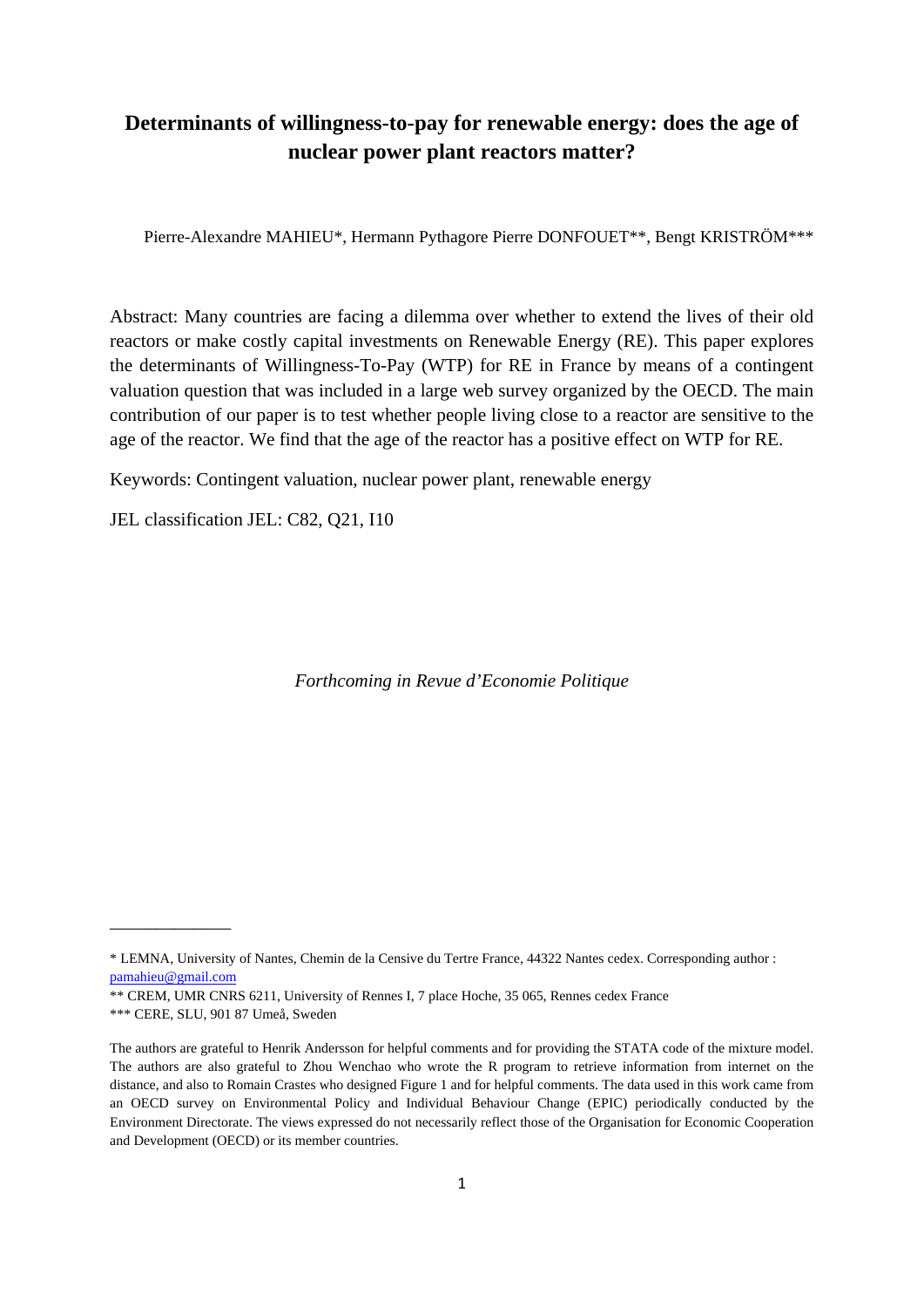## 1 Introduction

In France, the number of reactors per inhabitant is the highest in the world. However, most of the reactors are expected to close in the next two decades. In total, 80% of the 58 French reactors were commissioned between 1977 and 1987 and will therefore reach the end of their 40-year lifespans between 2017 and 2027. These aging reactors provide more than 60% of France electricity (Schneider [2013]).

Policy makers might be tempted to extend the lives of the old reactors rather than massively invest into new reactors or Renewable Energy (RE). However, this option is not necessarily cheap. There might be "indirect costs" when extending the life of old reactors. The number of accidents may increase. For instance, the US nuclear regulatory commission found a correlation between the age of the reactors and the number of degradation occurrences, based on a review of nearly 500 degradation occurrences in US Nuclear Power Plant (NPP) (Braverman *et al*. [2000]). Furthermore, the subjective risk of the accidents may increase with the age of the reactor. Accordingly, extending the life of the reactor could affect people's welfare, even in the absence of future accidents.

We use a large web-based survey to test whether the value that people living close to a reactor place on RE depends on the age of the reactor in France. Several studies have explored the determinants of WTP for RE but none of them examined the combined effect of the distance and the age of the reactor<sup>[1](#page-2-0)</sup>. Our study represents the first large-scale study of the NPP outside the US, Japan and Germany. The main results suggest that the age of the reactor WTP has a positive effect on WTP for RE.

The remainder of the paper is structured as follows: Section 2 presents some background information on nuclear energy and RE. Section 3 provides an overview of the valuation studies dealing with nuclear energy and RE. Section 4 describes the methodology used. Section 5 presents the econometric models, while the results are provided in Section 6. Section 7 highlights the limitations of the study. Finally, Section 8 concludes with some policy implications.

## 2 Background

Nuclear accidents can have very serious consequences on the health of the population. For instance, the accident at Chernobyl is thought to be responsible for 4,000 cancer occurrence among people who were exposed to elevated doses of radiation. Thus, people living close to operating NPPs might be tempted to support the development of other sources of energy,

<span id="page-2-0"></span> $1$  For a survey of this literature, see OECD (2011)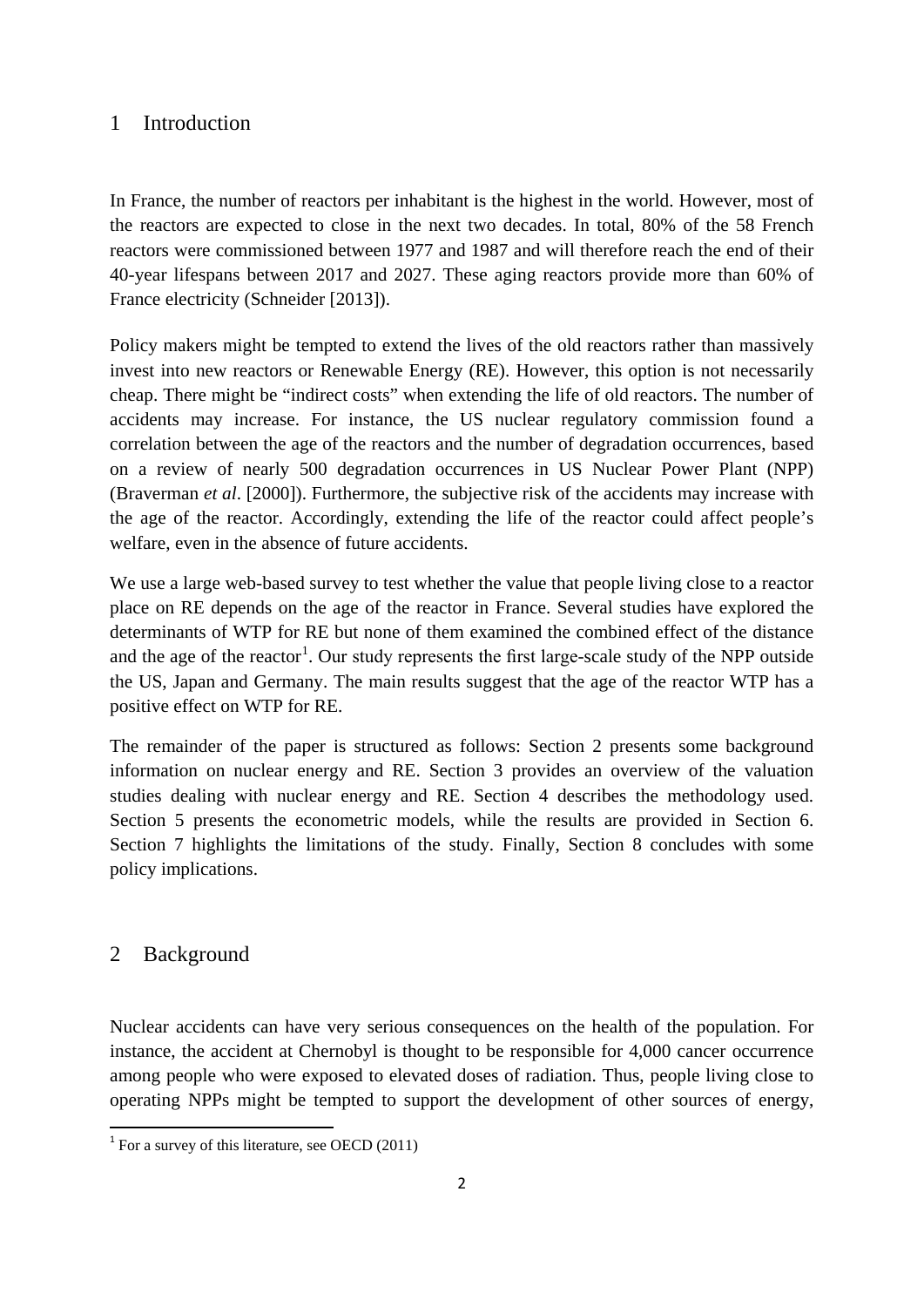especially if the reactor is old. On the other hand, people may derive some benefits from their proximity to a NPP (e.g., job, tax, school, to name a few, see Bezdek and Wendling [2006]). These benefits might be related to the size of the NPP (e.g. number of jobs).

On February 2012, the French President Nicolas Sarkozy decided to extend the life of existing reactors, with the support of the French operator EDF ("Electricité de France") which advocates a 20 year extension, from 40 to 60-years. A few months later, the new French President François Hollande launched a national debate about energy transition options. In the concluding national conference which took place on September 2013, he reiterated his pledge in the 2012 election to close the oldest NPP in Fessenheim by the end of 2016 and reduce the share of energy power from 75% to 50% by 2025. However, no decision was made about the other old reactors. There are still ongoing discussions on whether or not to extend the life of the latter.

#### 3 Prior valuation studies

The Hedonic Pricing (HP) method, which relates the price of a marketed goods to its characteristics, has been used to study the effect of a NPP on property prices (for a more comprehensive review, see Bezdek and Wendling [2006]), although the combined effect of the distance and the age has never been studied. The HP literature suggests either no effect or a positive effect on property prices from living close to a NPP. Clark *et al*. [1997] focused on two NPPs in California. By means of the HP method and geographic information system, the authors found that housing located nearby the Diablo Canyon plants or the Rancho Seco plants imply a premium in the market. Similar results have been found by Metz *et al*. [1997] for the Rancho Seco plant.

In a more recent study, Bezdek and Wendling [2006] used information on four NPPs located throughout the United States (South Texas Project, River Bend Nuclear Generating Station, Callaway Nuclear Power Plant, Wolf Creek Generating Station) and found a positive relationship between the housing price and proximity to NPPs. Job, school and property tax are some of the factors which may explain this positive relationship according to the authors. Finally, some studies found no effect; for instance, Nelson [1981] found no difference between prices in the area close to the Three Mile Island and two control areas. Similar results have been found by Gamble and Downing [1982].

Contingent valuation has also been used to study RE and nuclear energy. For instance, Jun *et al*. [2010] showed in a split sample survey that informed people were more in favor of nuclear energy than uniformed people: informed people declared higher WTP to develop this energy than the rest of the participants. Liao *et al*. [2010] explored energy nuclear support in Taiwan and found that the number of supporters and opponents of nuclear power was about the same, as was their WTP for RE. Hansla *et al*. [2008] used a mail survey to study the effect of attitude towards green electricity in Sweden. Bigerna and Polinori [2011] explored WTP for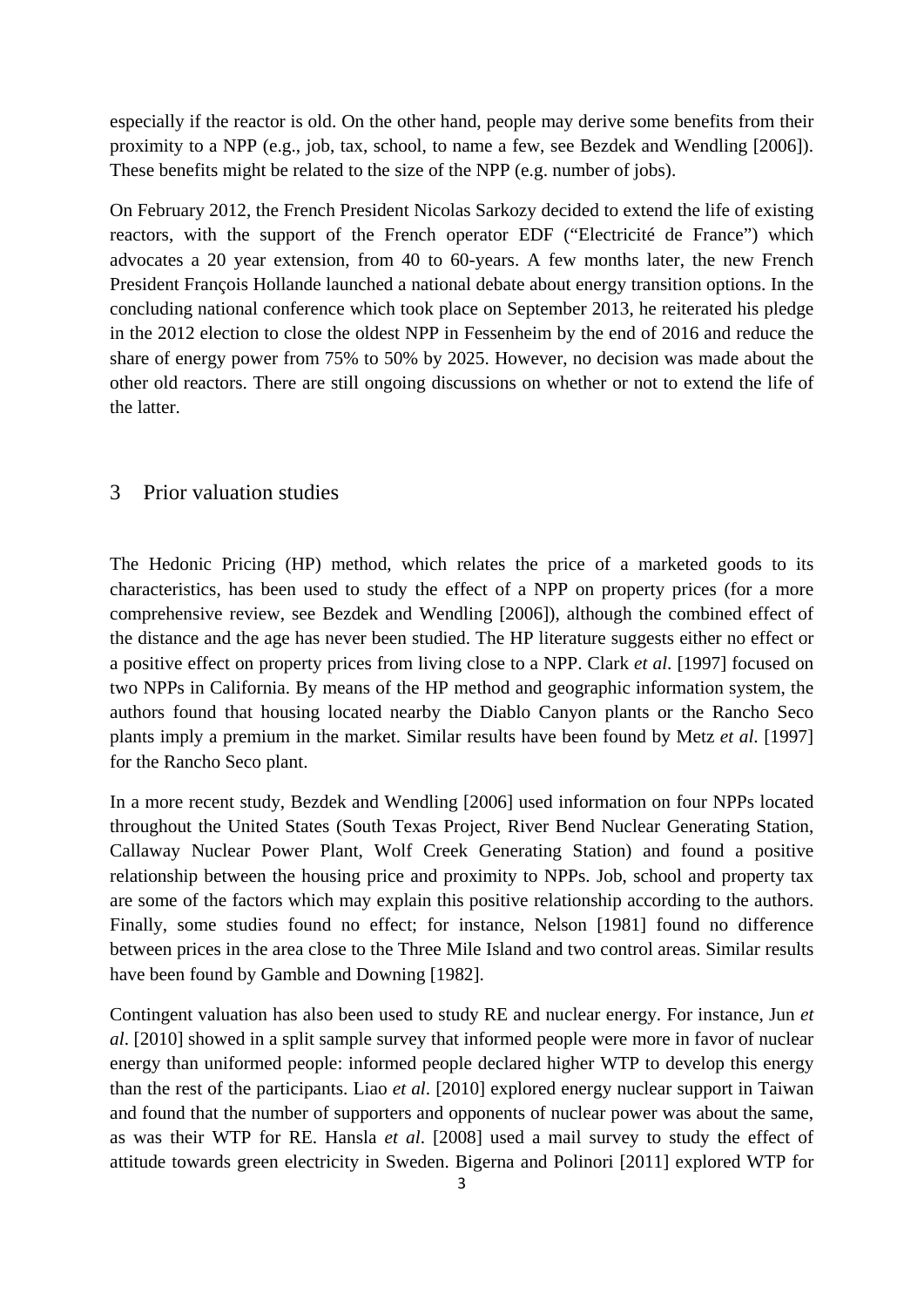green electricity in Italy to attain a 17% share of electricity production from RE sources by 2020. Whitehead and Cherry [2007] estimated the annual benefits of regional amenities associated with a green energy program in North Carolina. Finally, choice experiment has also been employed for RE and nuclear energy (e.g. Scarpa and Willis [2010]).

#### 4 Data

An internet-based survey was organized in January-February 2008 by OECD in 10 countries (Australia, Canada, Czech Republic, France, Italy, Korea, Mexico, Netherlands, Norway and Sweden) to investigate the behavior of people on five different topics including energy use, water consumption, and organic food expenditure. In each country, a representative sample of the population was surveyed<sup>[2](#page-4-0)</sup>. The questionnaire was identical across countries. Socioeconomic questions were asked to the respondents followed by the five key areas<sup>[3](#page-4-1)</sup>. The one devoted to energy use was structured as follows (for more information, see Kriström [2008], Shi *et al*. [2011]). People were asked general questions related to their habit in terms of energy use. The valuation question, in a payment card format, was worded as follows (after explaining that RE corresponded to energy sources such as wind, solar, geothermal and hydro):

*What is the maximum percentage increase on your annual electricity bill that you are willing to pay to use only renewable energy, assuming that your electricity consumption is constant.* 

*1 I would not pay anything additional 2 Less than 5% 3 5%-15% 4 16%-30% 5 More than 30% 6 Don't Know* 

**.** 

No particular question or information was included in the questionnaire on nuclear energy. The third part of the energy section concerned "green" behavior. For instance, respondents were to state how often they turn off lights when leaving a room in their own residence.

We focused on France<sup>[4](#page-4-2)</sup>. For each of the 19 NPPs, we collected information on the age of the reactor and their number (see Table 1). For instance, the NPP in Fessenheim has two reactors

<span id="page-4-0"></span> $2$  The number of participants was about 1000 in each country.

<span id="page-4-1"></span><sup>&</sup>lt;sup>3</sup> The order of the question and/or categories was not randomized.

<span id="page-4-2"></span><sup>&</sup>lt;sup>4</sup> In the other countries, with the exception of Sweden, too few participants live close to a NPP because the study is based on a representative sample of the national population. This mainly explains why we only focused on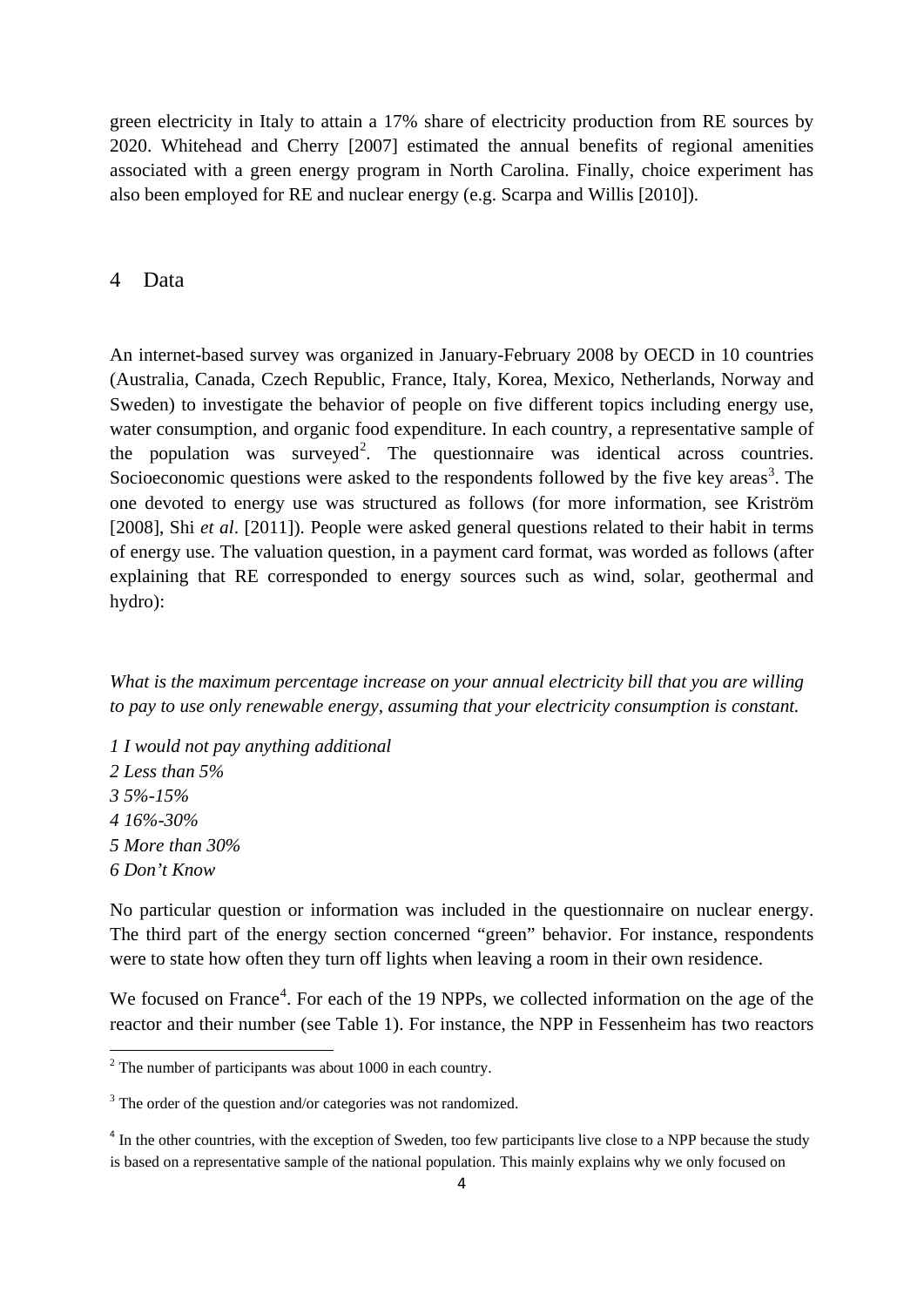which started providing electricity in 1978. For each of the 1075 respondents, the distance as the crow flies between the 19 NPPs (see Figure 1) and their "primary residence" were estimated using the software R. A program was set up to automatically retrieve information on the distance using the zip codes. Based on this zonal information<sup>[5](#page-5-0)</sup>, the distance between the primary residence and the closest plant was estimated for each individual. The variable distance was used to create dummy variables. In past HP studies, the chosen distance threshold is typically 40 kilometers or 25 miles (Gamble and Downing [1982], Bauer *et al*. [2013], Fink and Stratmann [2013]). Rather than creating a single variable, we created several variables to detect a possible threshold effect: *Close10*, *Close20*, *Close30*,…, up to *Close100*. *Close*10 is equal to 0.009 (see Table 2), which means that less than 1% of the participants live less than 1 kilometer from a reactor. *Close*100 corresponds to 0.610 which implies that the majority of the respondents live less than 100 kilometers from a reactor.

[Tables 1-2 about here]

[Figure 1 about here]

We collected information on the level of soil contamination after the Tchernobyl catastrophe in each of the 27 administrative regions of France (see Figure 2), since people living in the contaminated area are probably more aware of the health effects of nuclear accidents. The mean of the variable associated to contamination was 2,403 which suggested that the level of contamination was on average 2,403 becquerel per square meter. We also collected information on the proportion of electricity produced from wind, solar and biomass in each of the regions of France in 2009 (see Appendix A). On average, 3.16% of electricity was from a renewable source.

#### [Figure 2 about here]

Table 3 shows that the proportion of respondents refusing to pay is high (43.16%). We will take this into account in the empirical analysis, to which we now turn.

#### [Table 3 about here]

**.** 

France. Incidentally, Sweden has decommissioned a plant (Barsebäck 1 in 1999 and Barsebäck 2 in 2005) in a highly populated area.

<span id="page-5-0"></span><sup>&</sup>lt;sup>5</sup> We do not have information on the exact address of the participants (e.g. name of street)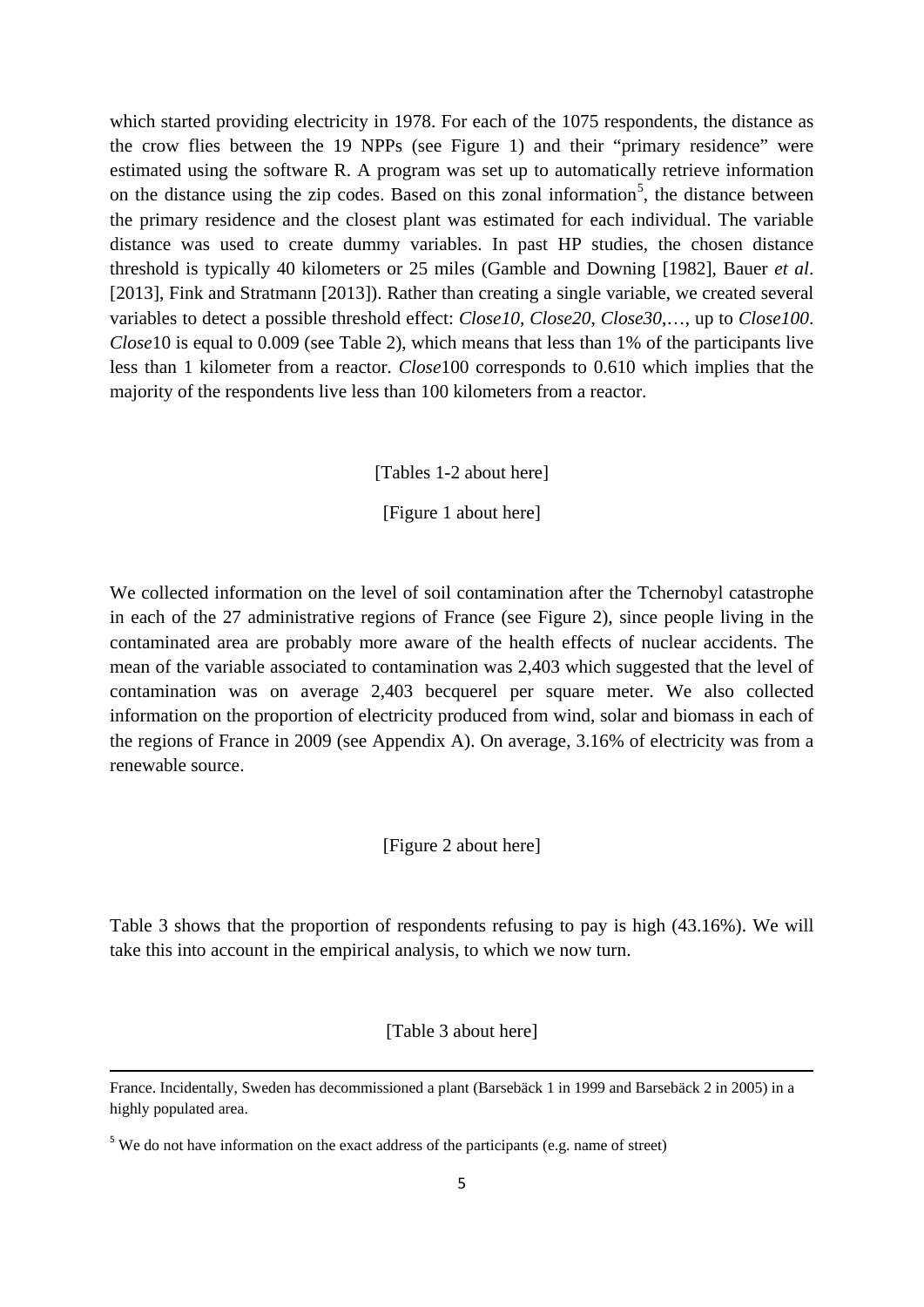#### 5 Econometric models

The log-normal distribution is often used in contingent valuation because it avoids negative WTP. However, this distribution rules out zeroes. A mixture model is an alternative. Andersson *et al*. [2013] used such a model in a recent study using the double-bounded dichotomous choice elicitation format. Kriström [1997] applied such approach in a singlebounded choice application. The mixture model can also be applied to the payment card format. Following Andersson *et al*. [2013], we present both conventional and mixture models, although we will only use the mixing model because a sizeable part of the participants  $(\rho = 0.43)$  chose the zero WTP option ("I would not pay anything additional").

#### 5.1 Conventional model

People are displayed with positive amounts and are asked to indicate all the amounts from the payment card they are willing to pay. Let  $b_i^L$  denote the lowest amount of the card the individual *i* would pay and  $b_i^U$  the next higher amount in the card. The respondent's answer is represented by the following three indicator variables<sup>[6](#page-6-0)</sup>:

 $I_{1i} = 1$  if  $WTP_i < b_i^U$  $I_{2i} = 1$  if  $WTP_i \ge b_i^L$  $I_{3i} = 1$  if  $b_i^L \leq WTP_i < b_i^U$ 

If the individual is not willing to pay the lowest amount on the card, A, then  $I_{1i} = 1$ ;  $I_{2i} =$  $I_{3i} = 0$ ;  $b_i^U = A$ ;  $b_i^L = \emptyset$ . If the individual is willing to pay the highest amount on the card *B*,  $I_{2i} = 1$ ;  $I_{1i} = I_{3i} = 0$ ;  $b_i^U = \emptyset$ ;  $b_i^L = B$ . If the individual is willing to pay *C* but not the next higher amount *D*,  $I_{3i} = 1$ ;  $I_{1i} = I_{2i} = 0$ ;  $b_i^L = C$ ;  $b_i^U = D$ .

Let  $F(x; \theta)$  denote the Cumulative Distribution Function (CDF) for x with parameter  $\theta$ . The log-likelihood function for the conventional model is:

<span id="page-6-0"></span><sup>&</sup>lt;sup>6</sup> Andersson et al (2013) include four indicator variables for the double-bounded dichotomous choice, which correspond to: "yes-no", "no-yes", "no-no", "yes-yes"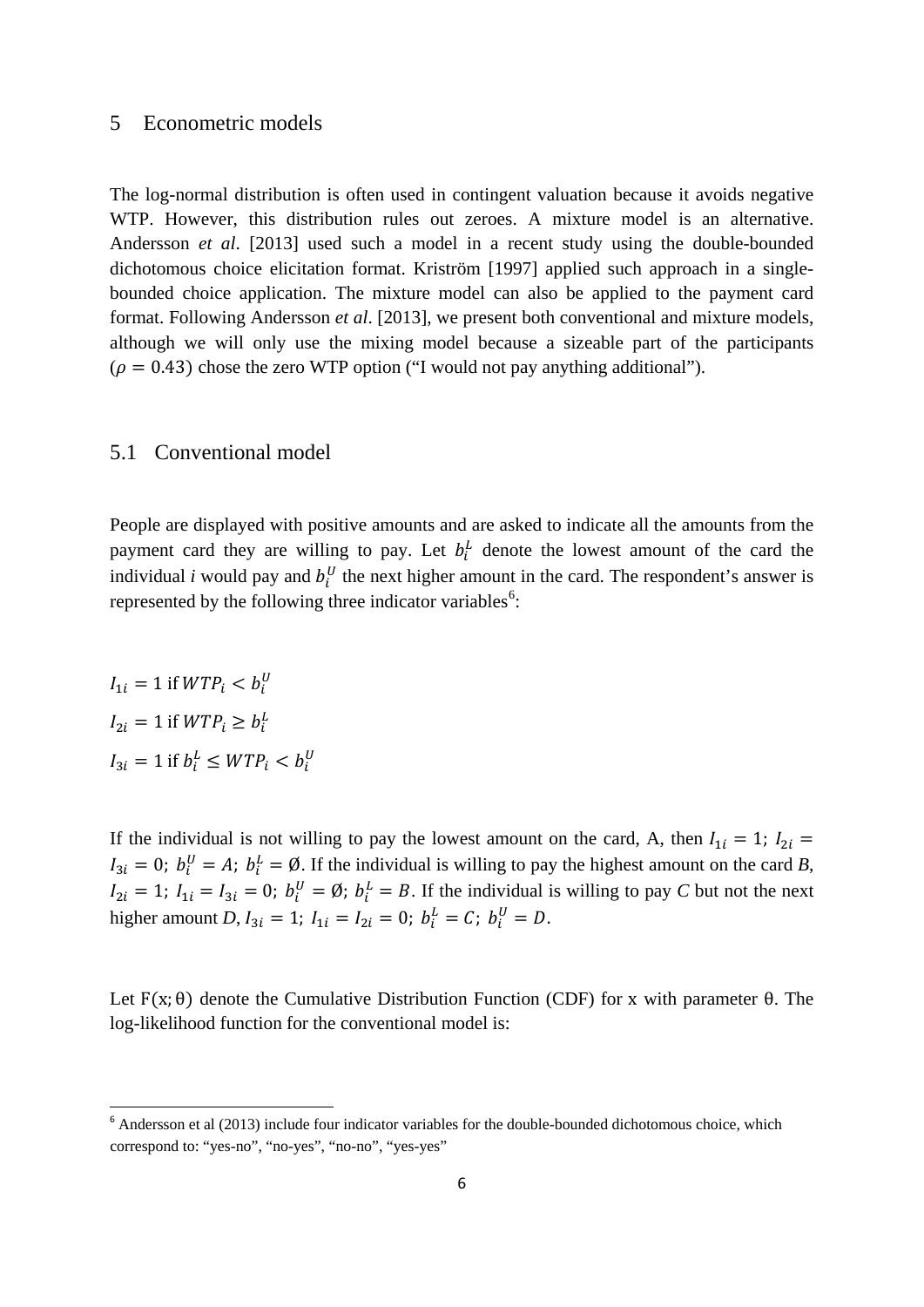$$
l(\theta) = \sum_{i=1}^{N} \{ l_{1i} \ln \big[ F(b_i^{\text{U}}; \theta) \big] + l_{2i} \ln \big[ 1 - F(b_i^{\text{L}}; \theta) \big] + l_{3i} \ln \big[ F(b_i^{\text{U}}; \theta) - F(b_i^{\text{L}}; \theta) \big] \}
$$

## 5.2 Mixture model

The value zero (or similar expression such as "I would not pay anything additional") is now available in the payment card. The CDF of  $x$  in the mixture model is:

$$
G(x; \rho, \theta) = \rho \text{ if } x = 0 \text{ and } G(x; \rho, \theta) = \rho + (1 - \rho)F(x; \theta) \text{ if } x > 0,
$$

where  $\rho$  is the proportion of participants picking the value zero. Including a new indicator variable  $I_{0i}$  which takes the value one if WTP is equal to zero the log-likelihood with full information is then:

$$
l(\theta) = \sum_{i=1}^{N} \{ l_{0i} \ln[\rho] + (l_{1i} - l_{0i}) \ln[(1 - p) \cdot F(b_i^U; \theta)] + l_{2i} \ln[(1 - \rho)(1 - F(b_i^L; \theta))]
$$
  
+ 
$$
l_{3i} \ln[(1 - \rho)(F(b_i^U; \theta) - F(b_i^L; \theta))]
$$

If the individual is willing to pay zero, then  $I_{0i} = I_{1i} = 1$ ;  $I_{2i} = I_{3i} = 1$ . If the individual is willing to pay the lowest positive amount on the scale, *A*, and no higher amounts, then  $I_{1i} = 1; I_{0i} = I_{2i} = I_{3i} = 0; b_i^U = A; b_i^L = \emptyset.$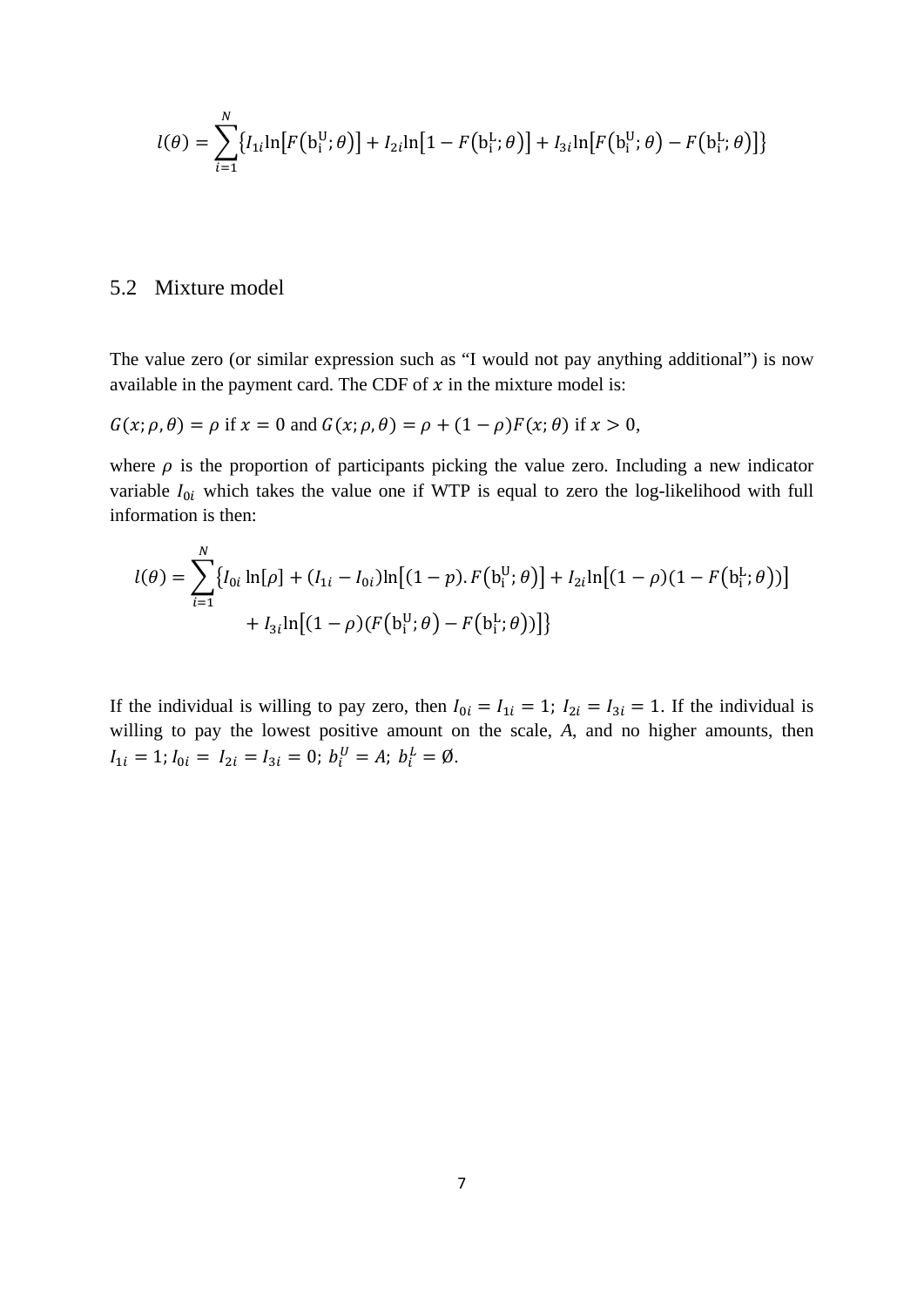## 6 Results

First, we focused on the persons living less than 10 kilometers from a reactor by including the variables *Close10*×*Age, Close10*×*Reactor* and *Close10* in the mixture model. However, the model could not be estimated in STATA because too few persons live less than 10 kilometers from a reactor. Then, we explored distances of 20 kilometers, 30 kilometers, etc…. The parameters related to *Close40*×*Age*, *Close50*×*Age* and *Close60*×*Age* were found to be positive and statistically significant at 10% level, implying that as the NPPs get older, respondents living near the NPPs are more inclined to support RE. However, *Close70*×*Age*, *Close80*×*Age*, *Close90*×*Age* and *Close100*×*Age* were not found to be statistically significant, although the sign of the coefficients remain positive. The variables *Close20*×*Age* and *Close30*×*Age* also failed to be statistically significant, which was probably due to the low number of participants living less than 30 kilometers from a reactor. Overall, our results suggest a threshold effect at a distance between 60 and 70 kilometers.

#### [Table 4 about here]

We re-estimated the mixture model with the interaction variables *Close61*×*Age*, *Close62*×*Age* and so on. The interaction variables *Close61*×*Age, Close62*×*Age* …, *Close67*×*Age* are statistically significant at 10% level, unlike the variable *Close68*×*Age*, which indicates that people living less than 68 kilometers from a reactor are sensitive to the age of the reactor. In past valuation studies, the threshold effect was seldom found at distances larger than 40 kilometers. For instance, Clark *et al*. [1997] found a housing price premium at a distance of about 23 miles from the Diablo Canyon plant. Because past studies did not include interaction variables it is not easy to compare them with our study. By excluding the interaction variables (*CloseA*×*Year* and *CloseA*×*Reactor*) *Close10,…,Close34* are statistically significant at 10% level, unlike *Close35.* This is in line with past studies.

The negative sign of *Close40*×*Reactor* suggests that the number of reactors increases the benefits of being located close to a reactor (e.g. number of jobs). However, the coefficient fails to be statistically significant for some of the considered models (e.g. *Close50*×*Reactor,*  see Table 4).

The results from all the models suggest that participating in an environmental organization has a positive effect on WTP for RE, which is consistent with Bethke and Traub [2009]; see also Kiran and Kriström [2013]. Furthermore, females report lower WTP than males in the model involving *Close40* which is consistent with Akcura [2011]. However, Zarnikau [2003] and Bigerna and Polinori [2011] found the opposite result. We also find that WTP does not increase with income, although this result has been found in several studies (e.g. Zografakis *et al*. [2010]). The results also reveal that WTP does not increase with the level of concern for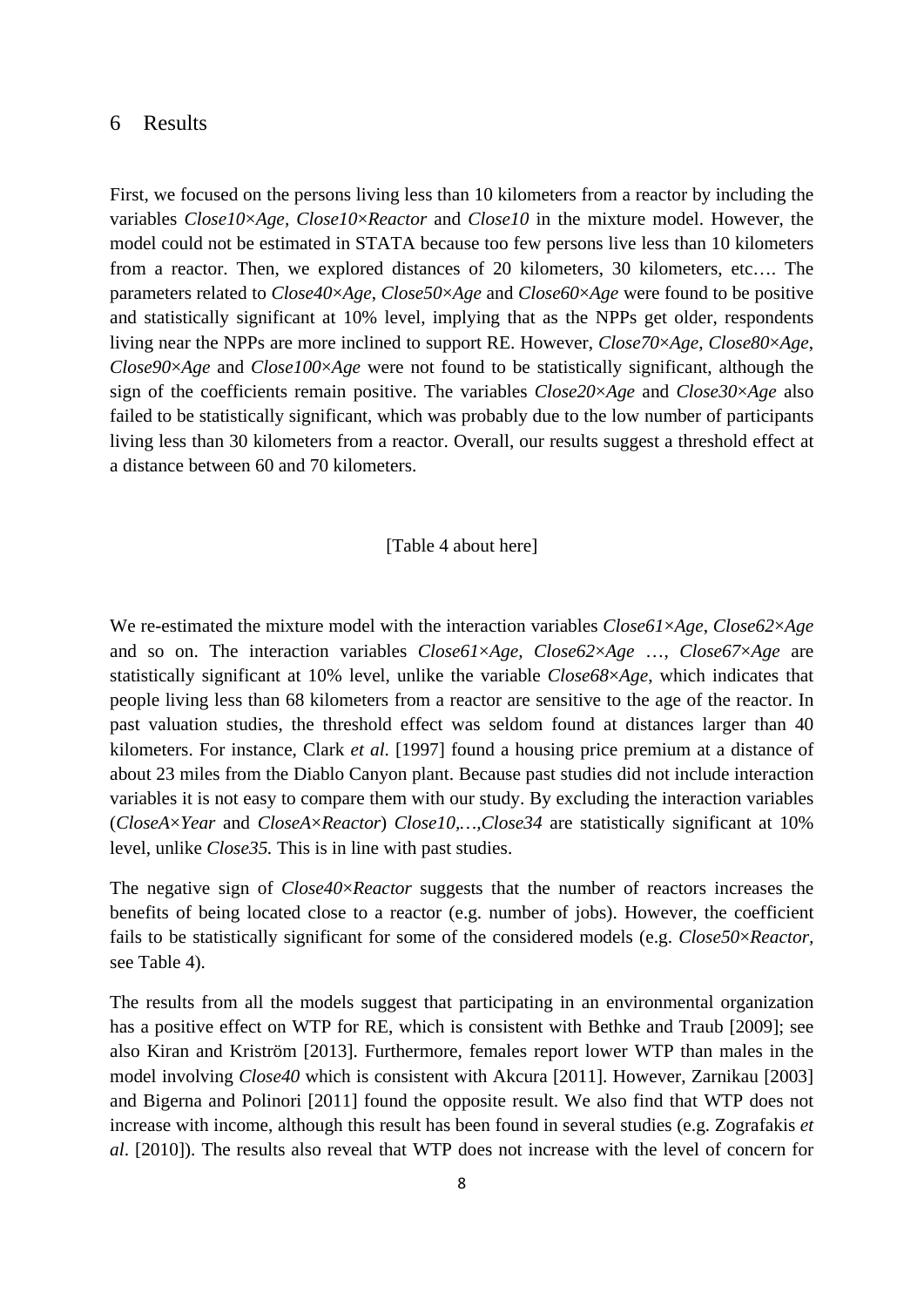climate change. This is in sharp contrast to the study of Zografakis *et al*. [2010] who conducted a study in Crete and found that people having a higher level of awareness for climate change reported higher amounts. Finally, the mean WTP of the sample for RE is 3.36%. This is in line with what has been found in many studies of the price premium, see e.g. the review in Kriström [2012].

## 7 Limitations

Our study suffers from some limitations, which are mainly due to the survey and questionnaire design. (i) No follow-up questions were introduced after the valuation question to better understand why some people refused to pay for RE. (ii) The scenario was relatively straightforward in our study (100% renewable energy). However, no information was available on the nuclear energy (e.g. the age of the reactor). Furthermore, it was not explained what type of RE would be developed. (iii) We do not have information about the annual consumption and/or the electricity bill on household level. Households with a low annual consumption (e.g. due to environmental concerns) could state a high percentage premium, but still have a small annual premium in absolute monetary terms. (iv) We have little information about respondents' moving patterns, so we cannot investigate how the construction of the NPPs could affect respondents' locational decisions. This endogeneity problem is thus difficult to resolve with this data.

Finally, (v) we cannot explore whether the results would have been different if the study had been carried out after the accident in Fukushima. A few valuation studies have been conducted on the effects of Fukushima, although they did not focus on the characteristics of the plant. Morita [2012] conducted a HP study in Japan and found a reduction (about 4%) in housing prices near the NPP. Bauer *et al*. [2013] checked the effects of the Fukushima on the German housing market and found that house prices near operating NPPs decreased by 6%. On the other hand, Fink and Stratmann [2013] performed the same study as Bauer for the US market and found that prices near NPP were not affected by Fukushima. If the OECD survey is carried out in 2014 (which tentative plans do suggest), WTP might be more sensitive to the age of the reactor, because some people may believe that Fukushima accident was partly due to the age of the reactors. The Fukushima NPP started producing electricity in 1971, and was thus older than any NPP operating in France.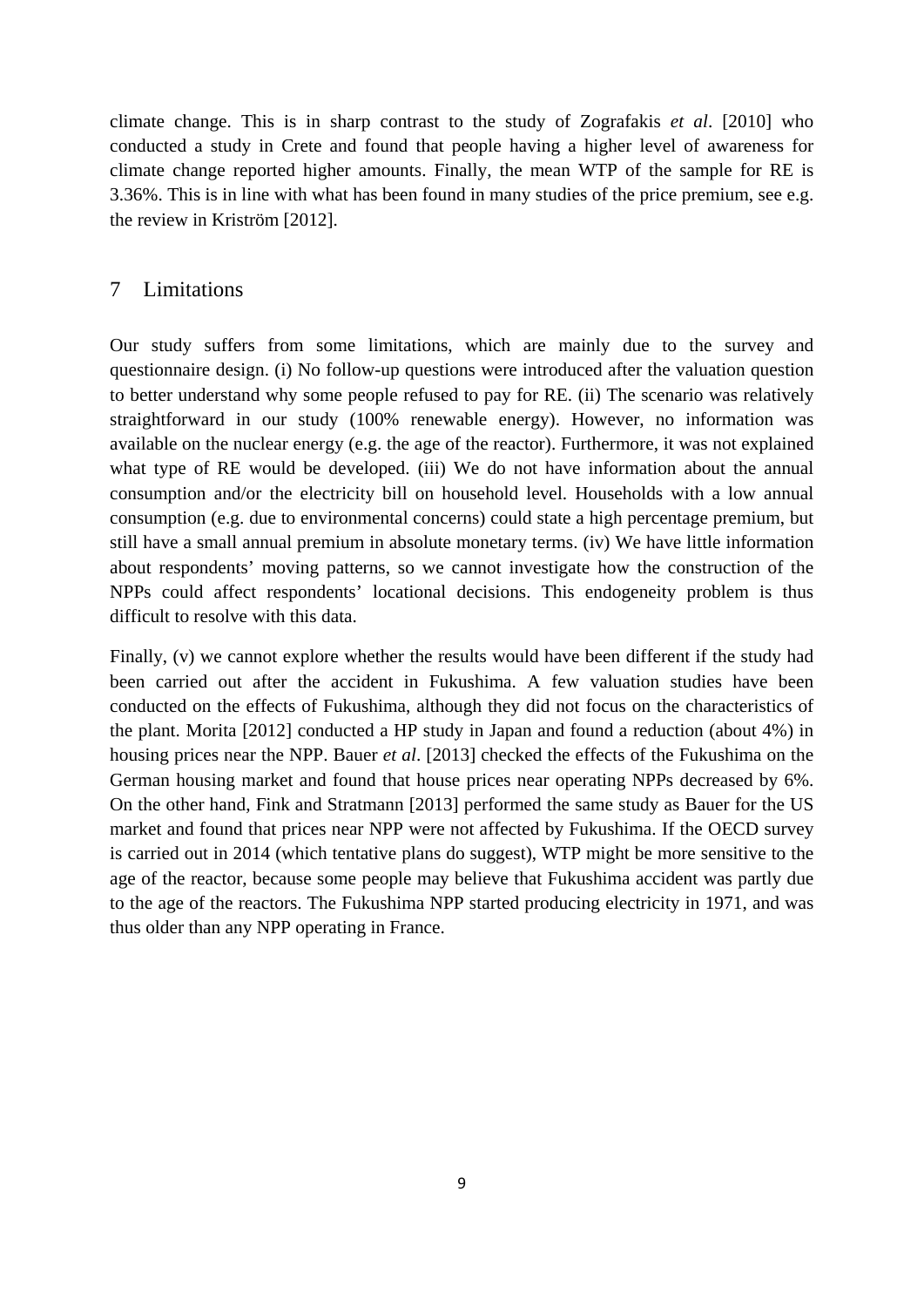## 8 Conclusions and policy implications

A multi-country survey was conducted by OECD in 2008 to study the behavior of people in five key areas, including energy use. In the energy part of the questionnaire, one question was related to how much people would be willing to pay for RE. This paper investigates whether the response provided by the respondents living close to a reactor was sensitive to the age of the reactor. The results of the study suggest that the age of the reactor affects WTP.

Policy makers may want to consider both the subjective and objective risks of nuclear accidents, when considering whether to extend the life of nuclear energy or massively invest into RE. The results from our study suggest that the age of the reactor can have a negative effect on people's welfare. Extending the life of the reactor might thus affect people's welfare. If not taken into account, the comparison between prolonging NPP and developing RE might not be fully accurate.

In Germany, the coalition government decided in September 2010 to extend the life of nuclear reactors by an average of 12 years. A few months later, after the Fukushima accidents, the coalition closed the oldest reactors: eight out of the 17 reactors. The government also announced the phasing out of the nine remaining reactors by 2022 and an increased effort to develop RE. Germany is the largest economy that seems destined to close out nuclear energy. Other countries may follow.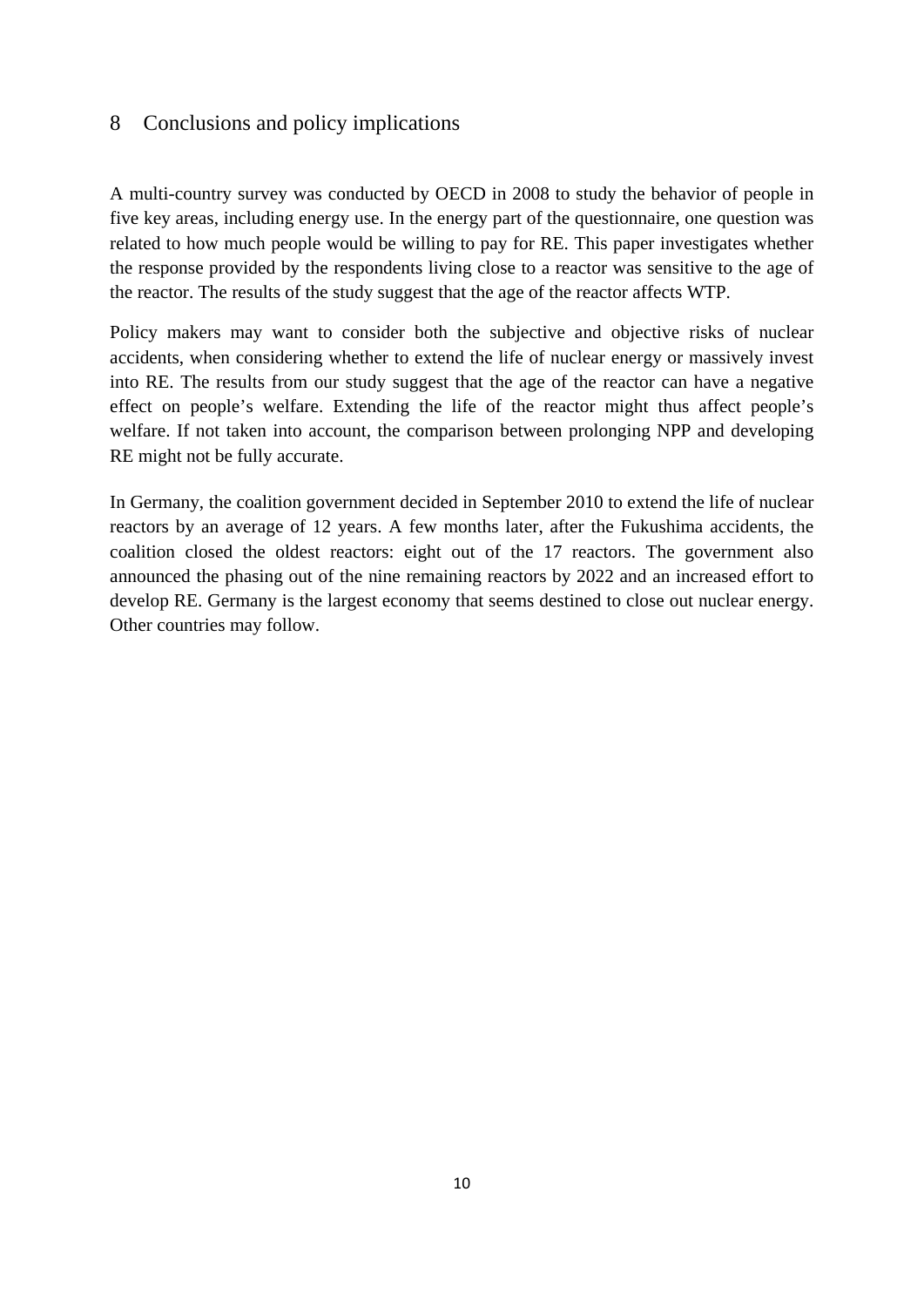| Department                 | Percentage |
|----------------------------|------------|
| Alsace                     | 0.7%       |
| Aquitaine                  | 2%         |
| Auvergne                   | 2.5%       |
| <b>Basse-Normandie</b>     | 2.5%       |
| Bourgogne                  | 0.3%       |
| <b>Bretagne</b>            | 4.1%       |
| Centre                     | 6.3%       |
| Champagne-Ardenne          | 6.2%       |
| Corse                      | 1.6%       |
| Franche-Comté              | 1%         |
| Haute-Normandie            | 3.7%       |
| Île-de-France              | 1.1%       |
| Languedoc-Roussillon       | 6.9%       |
| Limousin                   | 6%         |
| Lorraine                   | 5%         |
| Midi-Pyrénées              | 4.7%       |
| Nord-Pas-de-Calais         | 2.3%       |
| Pays de la Loire           | 2.3%       |
| Picardie                   | 8.5%       |
| Poitou-Charentes           | 1.4%       |
| Provence-Alpes-Côte d'Azur | 1.2%       |
| Rhône-Alpes                | 1%         |

Appendix A. Production of electricity from wind, solar and biomass/consumption of electricity in 2009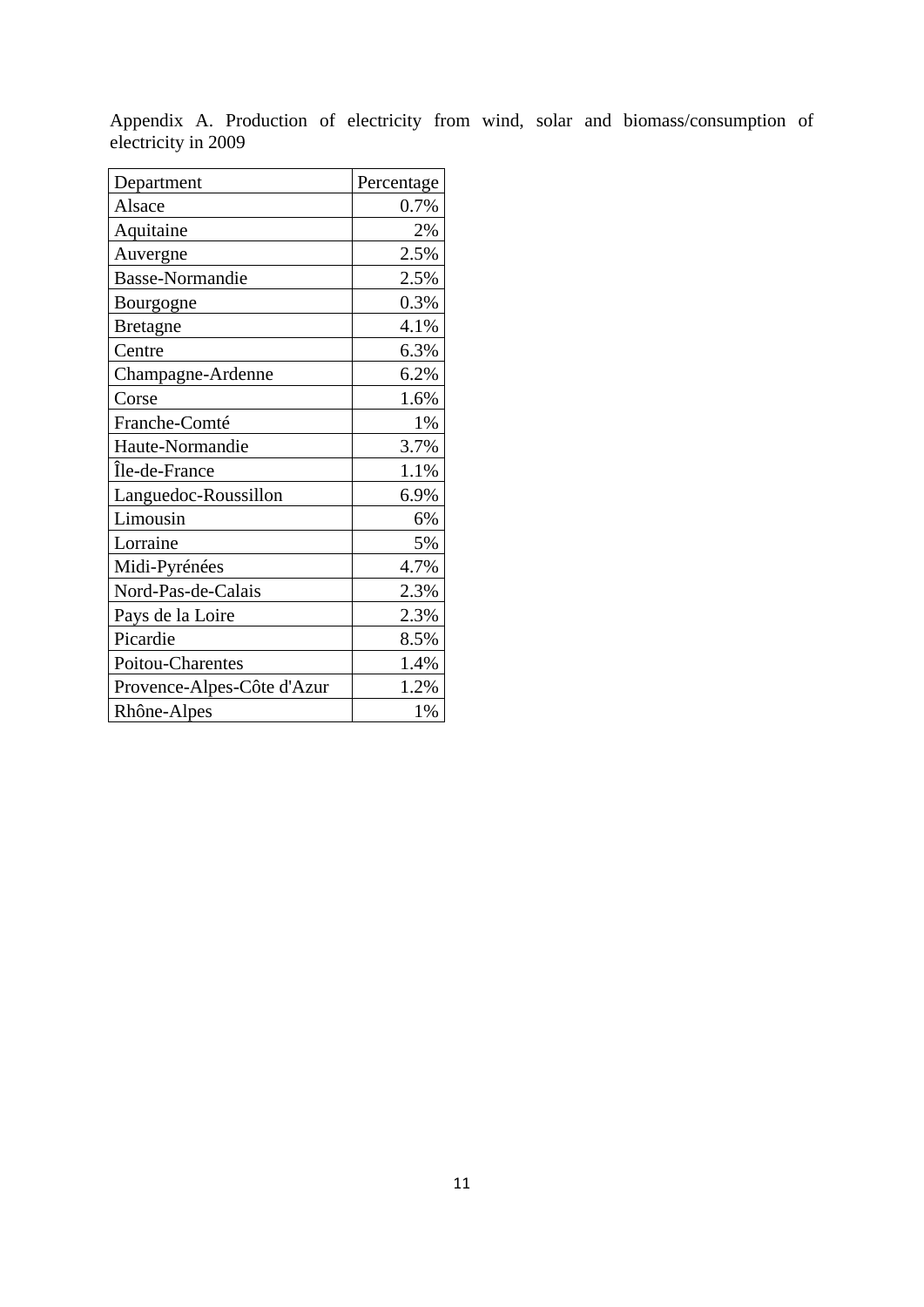|                                                                | Starting     | Closest Town <sup>1</sup> | Distance                 |  |
|----------------------------------------------------------------|--------------|---------------------------|--------------------------|--|
|                                                                | date<br>of   |                           | from<br>the              |  |
|                                                                | first<br>the |                           | plant in km <sup>1</sup> |  |
| Name                                                           | reactor      |                           |                          |  |
| Fessenheim (2)                                                 | 1978         | Strasbourg                | 85                       |  |
| Bugey $(4)$                                                    | 1979         | Lyon                      | 20                       |  |
| Dampierre (4)                                                  | 1980         | Orléans                   | 44                       |  |
| Gravelines (6)                                                 | 1980         | Lille                     | 74                       |  |
| Tricastin (4)                                                  | 1980         | Marseille                 | 120                      |  |
| Blayais (4)                                                    | 1981         | <b>Bordeaux</b>           | 42                       |  |
| St. Laurent (2)                                                | 1983         | <b>Tours</b>              | 71                       |  |
| Chinon-B $(4)$                                                 | 1984         | <b>Nantes</b>             | 130                      |  |
| Cruas (4)                                                      | 1984         | Valence                   | 31                       |  |
| Paluel (4)                                                     | 1985         | Le Havre                  | 50                       |  |
| Saint-Alban (2)                                                | 1986         | Lyon                      | 30                       |  |
| Flamanville (2)                                                | 1986         | Rennes                    | 160                      |  |
| Cattenom (4)                                                   | 1987         | Metz                      | 33                       |  |
| Nogent $(2)$                                                   | 1988         | Paris                     | 95                       |  |
|                                                                |              | Clermont                  | 183                      |  |
| Belleville (2)                                                 | 1988         | Ferrand                   |                          |  |
| Penly $(2)$                                                    | 1990         | Rouen                     | 55                       |  |
| Golfech (2)                                                    | 1991         | Toulouse                  | 73                       |  |
| Chooz-B $(2)$                                                  | 2000         | Charleroi                 | 41                       |  |
| Civaux $(2)$                                                   | 2002         | Limoges                   | 79                       |  |
| Notes: The number of reactors is in brackets. The column       |              |                           |                          |  |
| reports the proportion of respondents from the OECD study.     |              |                           |                          |  |
| For instance, 1.67% of the respondents live closer to the      |              |                           |                          |  |
| Belleville power plant than to any other power plants. Sources |              |                           |                          |  |

(except for the last column): [www.santepublique-editions.fr,](http://www.santepublique-editions.fr/)

march 2013

Table 1 Descriptive information on nuclear power plants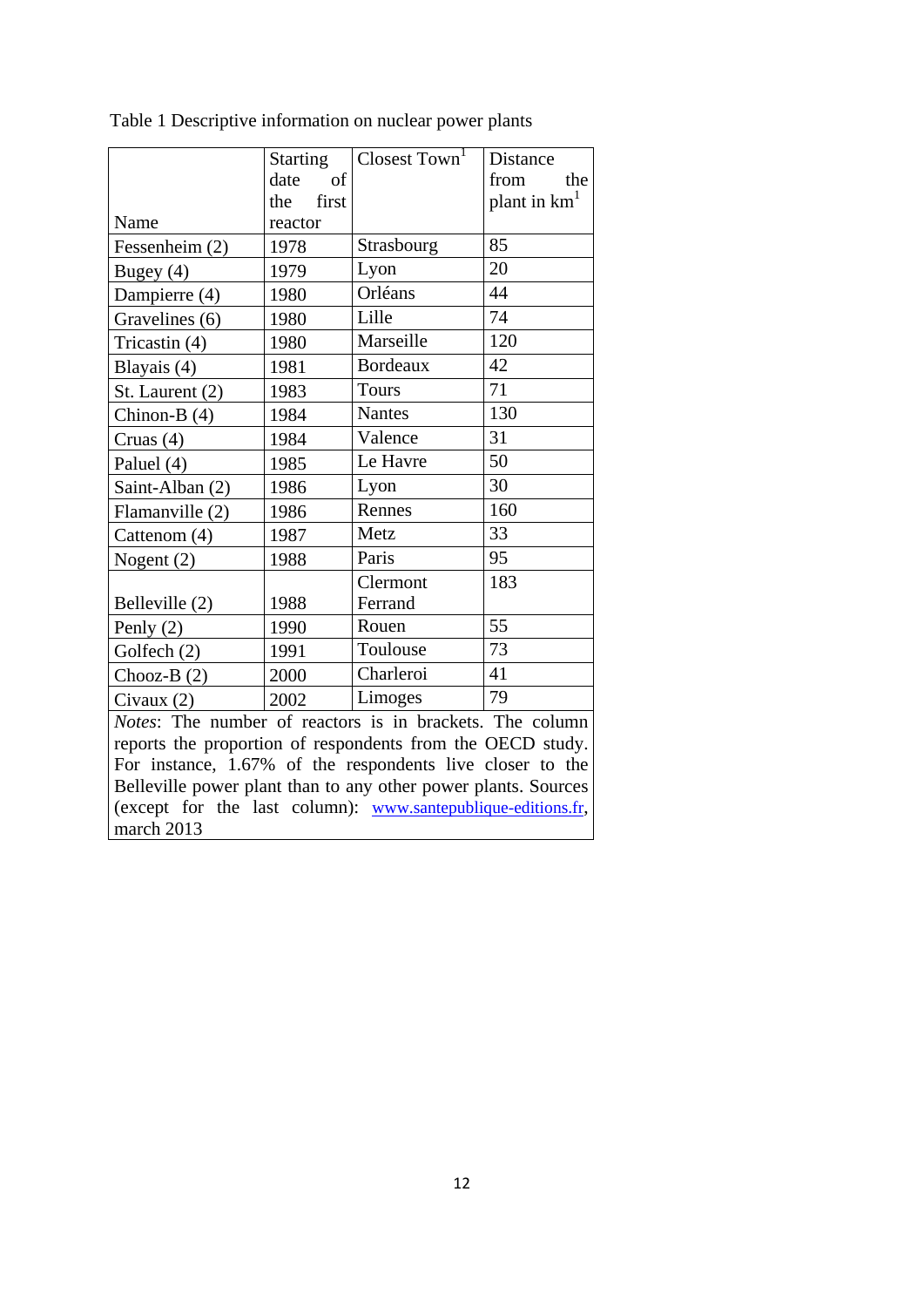| Table 2 Descriptive information on the explanatory variables |  |  |  |
|--------------------------------------------------------------|--|--|--|
|--------------------------------------------------------------|--|--|--|

| Variables                                                                                                            | Description                                                                                        | Mean                   |  |
|----------------------------------------------------------------------------------------------------------------------|----------------------------------------------------------------------------------------------------|------------------------|--|
| Information related to the characteristics of the respondents                                                        |                                                                                                    |                        |  |
| Income                                                                                                               | Continuous variable = midpoint bracket expressed in annual ten                                     | 2.028(0.751)           |  |
|                                                                                                                      | thousands of dollar for the household                                                              |                        |  |
| Female                                                                                                               | Binary variable $= 1$ if the respondent is a female; 0 otherwise                                   | 0.496(0.500)           |  |
| Organization                                                                                                         | Binary variable = 1 if the respondent is a member of an<br>environmental organization; 0 otherwise | 0.102(0.303)           |  |
|                                                                                                                      |                                                                                                    |                        |  |
| Climate change                                                                                                       | Continuous variable: response to a verbal scale: "not                                              | 3.163(0.868)           |  |
|                                                                                                                      | concerned" = 1, "fairly concerned" = 2, "concerned" = 3, "very                                     |                        |  |
|                                                                                                                      | concerned" = $4$                                                                                   |                        |  |
|                                                                                                                      | Information related to nuclear power plant and energy                                              |                        |  |
| Year                                                                                                                 | Continuous variable: age of the closest power plant                                                | 23.104 (5.086)         |  |
| CloseA                                                                                                               | Binary variable $= 1$ if the zonal distance between the zip codes                                  | $A=10: 0.009(0.095)$   |  |
|                                                                                                                      | related to home and the nearest power plant is inferior to A                                       | $A=20: 0.031(0.172)$   |  |
|                                                                                                                      | kilometres                                                                                         | A=30: $0.091(0.287)$   |  |
|                                                                                                                      |                                                                                                    | A=40: $0.162(0.369)$   |  |
|                                                                                                                      |                                                                                                    | A=50: $0.239(0.427)$   |  |
|                                                                                                                      |                                                                                                    | A= $60: 0.293(0.456)$  |  |
|                                                                                                                      |                                                                                                    | A=70: $0.334(0.472)$   |  |
|                                                                                                                      |                                                                                                    | A=80: $0.429(0.495)$   |  |
|                                                                                                                      |                                                                                                    | A=90: $0.525(0.500)$   |  |
|                                                                                                                      |                                                                                                    | A= $100: 0.610(0.488)$ |  |
| Contamination                                                                                                        | Continuous variable: soil contamination expressed in number                                        | 2.403                  |  |
|                                                                                                                      | of thousands of becquerels per square meter in the                                                 | (1.961)                |  |
|                                                                                                                      | administrative department where the respondent lives                                               |                        |  |
| Percentage of RE                                                                                                     | Continuous variable: percentage of electricity from wind, solar                                    | 3.163                  |  |
|                                                                                                                      | and biomass/consumption of electricity in 2009                                                     | (0.868)                |  |
| <i>Notes:</i> $N = 883$ . Standard deviations are in brackets. Incomplete questionnaires and people who did not know |                                                                                                    |                        |  |
|                                                                                                                      |                                                                                                    |                        |  |
| about their WTP were removed from the dataset.                                                                       |                                                                                                    |                        |  |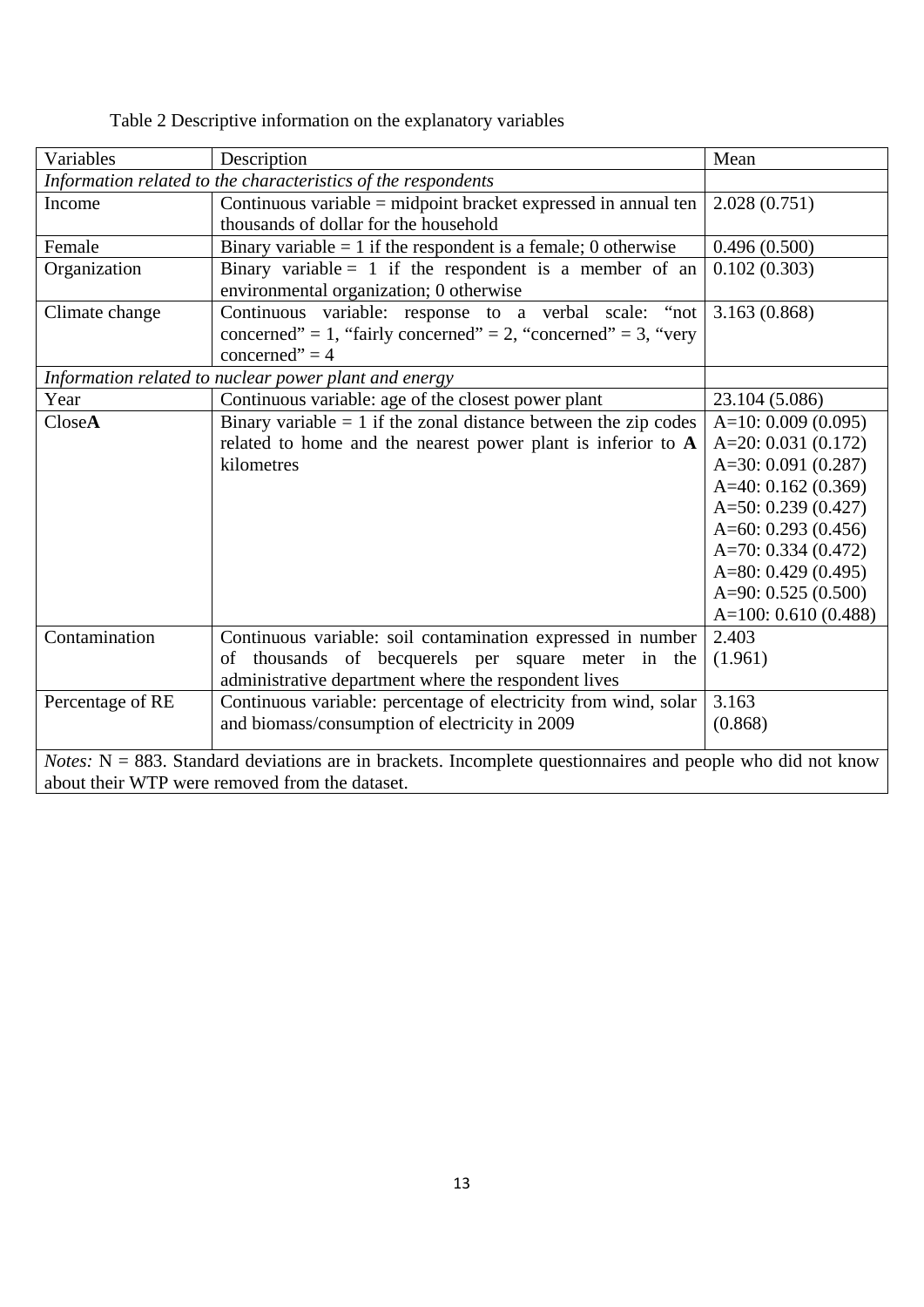Table 3 Descriptive information on the response to the contingent valuation question

| Available responses              | Percentage |
|----------------------------------|------------|
| "I would pay nothing additional" | 43.16%     |
| "Less than 5%"                   | 26.33%     |
| " $5\% - 15\%$ "                 | 11.35%     |
| "16%-30%"                        | 1.77%      |
| "More than 30%"                  | 1.02%      |
| "Do not know"                    | 16.37%     |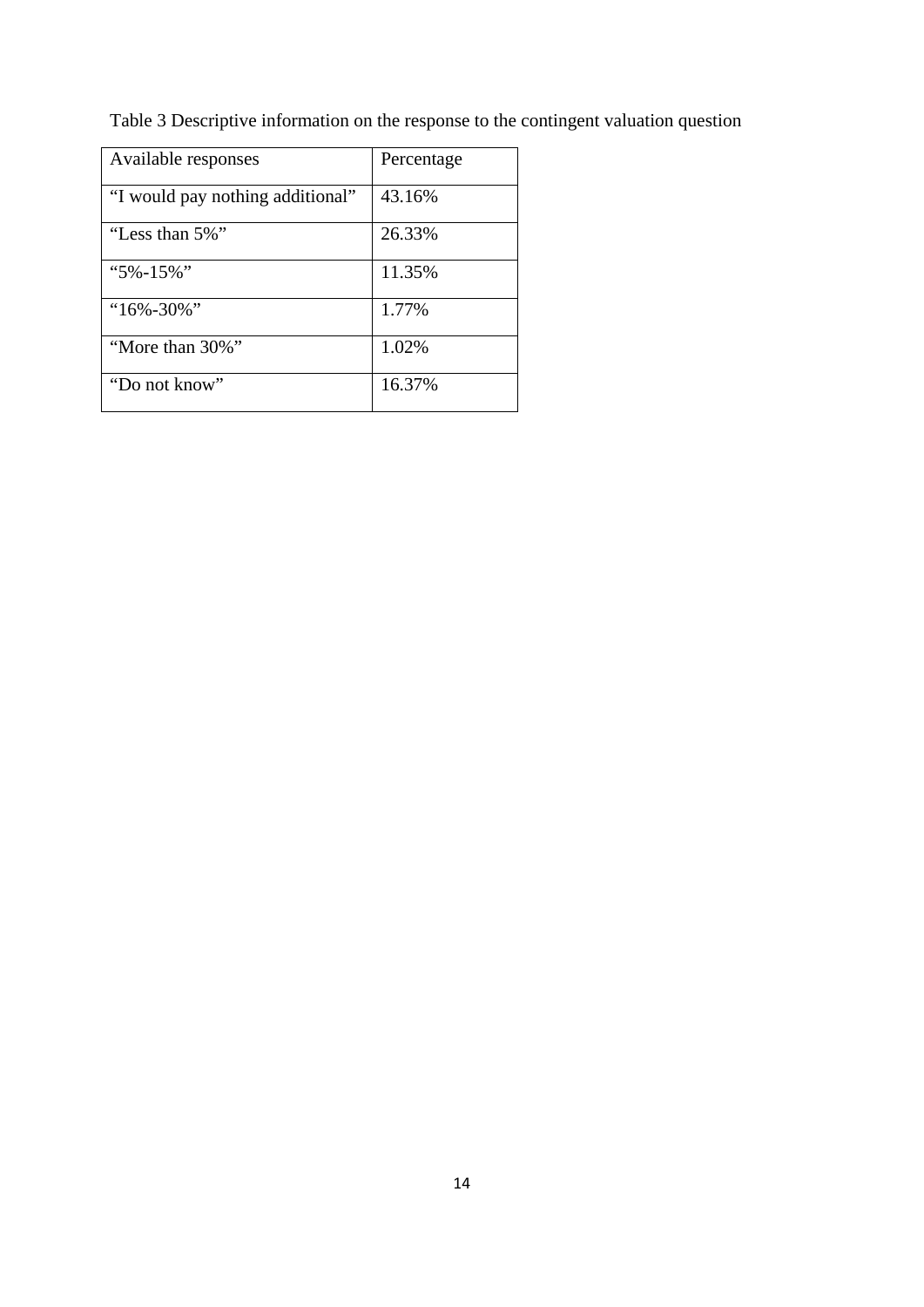## Table 4 Mixture model

| Variables                                                                                                                                                                                                         |             |             |             |             |
|-------------------------------------------------------------------------------------------------------------------------------------------------------------------------------------------------------------------|-------------|-------------|-------------|-------------|
|                                                                                                                                                                                                                   | $A=40$      | $A=50$      | $A=60$      | $A=70$      |
| Log Income                                                                                                                                                                                                        | 0.276       | 0.281       | 0.299       | 0.288       |
|                                                                                                                                                                                                                   | (0.199)     | (0.199)     | (0.199)     | (0.199)     |
| Female                                                                                                                                                                                                            | $-0.253$    | $-0.267*$   | $-0.250$    | $-0.265$    |
|                                                                                                                                                                                                                   | (0.155)     | (0.155)     | (0.155)     | (0.155)     |
| Organization                                                                                                                                                                                                      | $0.550***$  | $0.546***$  | $0.541***$  | $0.547***$  |
|                                                                                                                                                                                                                   | (0.193)     | (0.193)     | (0.193)     | (0.193)     |
| Climate change                                                                                                                                                                                                    | 0.045       | 0.053       | 0.508       | 0.045       |
|                                                                                                                                                                                                                   | (0.091)     | (0.091)     | (0.091)     | (0.091)     |
| Contamination                                                                                                                                                                                                     | $-0.033$    | $-0.031$    | $-0.038$    | $-0.034$    |
|                                                                                                                                                                                                                   | (0.039)     | (0.038)     | (0.039)     | (0.039)     |
| Percentage of RE                                                                                                                                                                                                  | $-0.030$    | $-0.029$    | $-0.032$    | $-0.041$    |
|                                                                                                                                                                                                                   | (0.037)     | (0.037)     | (0.037)     | (0.037)     |
| CloseA                                                                                                                                                                                                            | $-1.677$    | $-1.478$    | $-0.774$    | 0.298       |
|                                                                                                                                                                                                                   | (1.205)     | (1.027)     | (0.824)     | (0.573)     |
| CloseA×Year                                                                                                                                                                                                       | $0.114**$   | $0.079*$    | $0.063*$    | 0.020       |
|                                                                                                                                                                                                                   | (0.053)     | (0.043)     | (0.035)     | (0.027)     |
| CloseA×Reactor                                                                                                                                                                                                    | $-0.394*$   | $-0.133$    | $-0.224$    | $-0.202$    |
|                                                                                                                                                                                                                   | (0.211)     | (0.164)     | (0.150)     | (0.139)     |
| Constant                                                                                                                                                                                                          | $-5.568***$ | $-5.634***$ | $-5.792***$ | $-5.663***$ |
|                                                                                                                                                                                                                   | (2.066)     | (2.057)     | (2.058)     | (2.058)     |
| $\mathbf N$                                                                                                                                                                                                       | 883         | 883         | 883         | 883         |
| $\chi^2$                                                                                                                                                                                                          | 23.45       | 21.30       | 21.68       | 20.54       |
| <i>Notes:</i> *, ** and *** refer to statistically significant at 10%, 5% and 1%.<br>Standard errors are in brackets. $\chi$ 2 is the likelihood ratio Chi-Square test and<br>N the total number of observations. |             |             |             |             |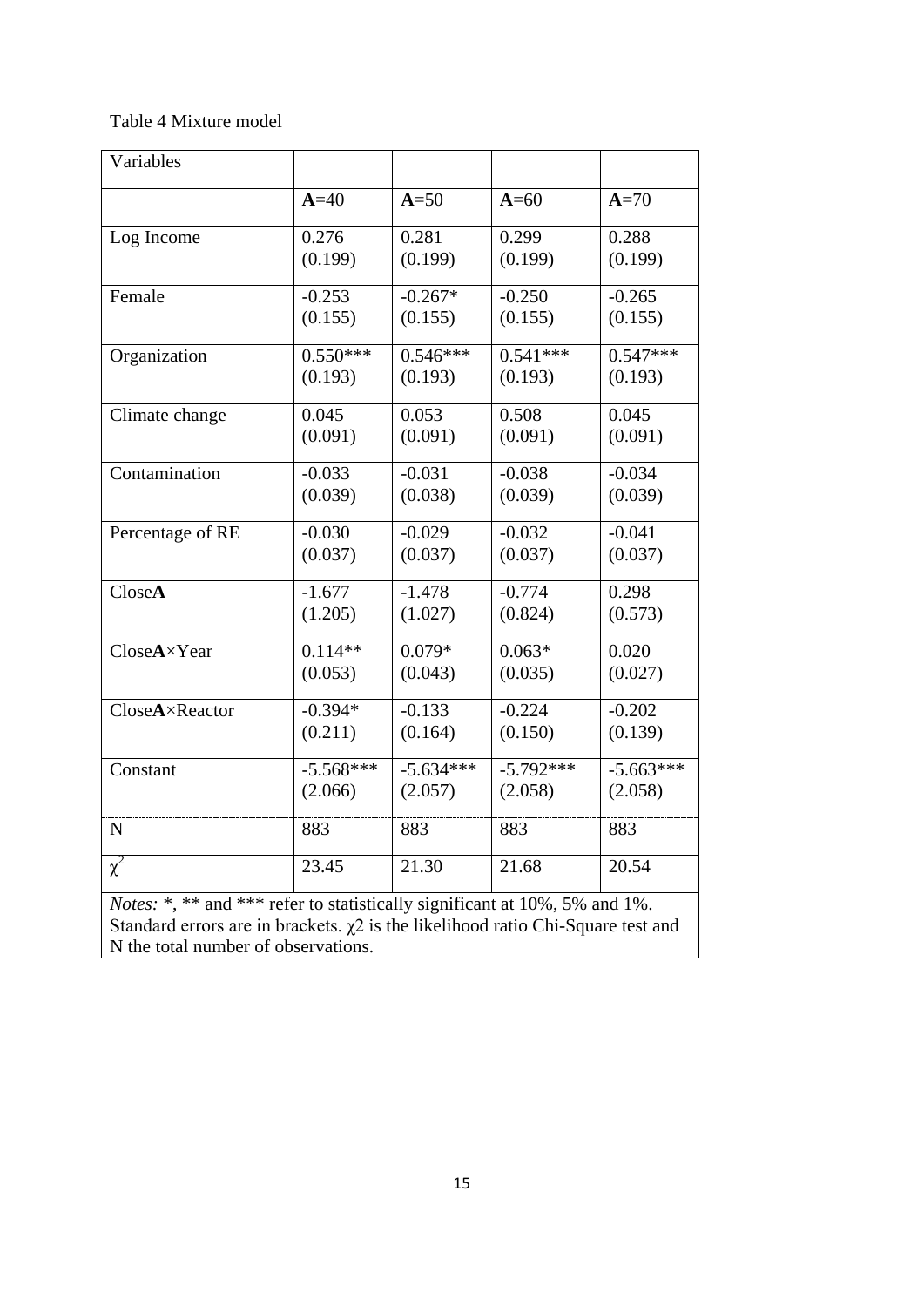Figure 1 Map of the nuclear energy plants that operate in France and the representative sample of the French population  $(N=1075)$ 

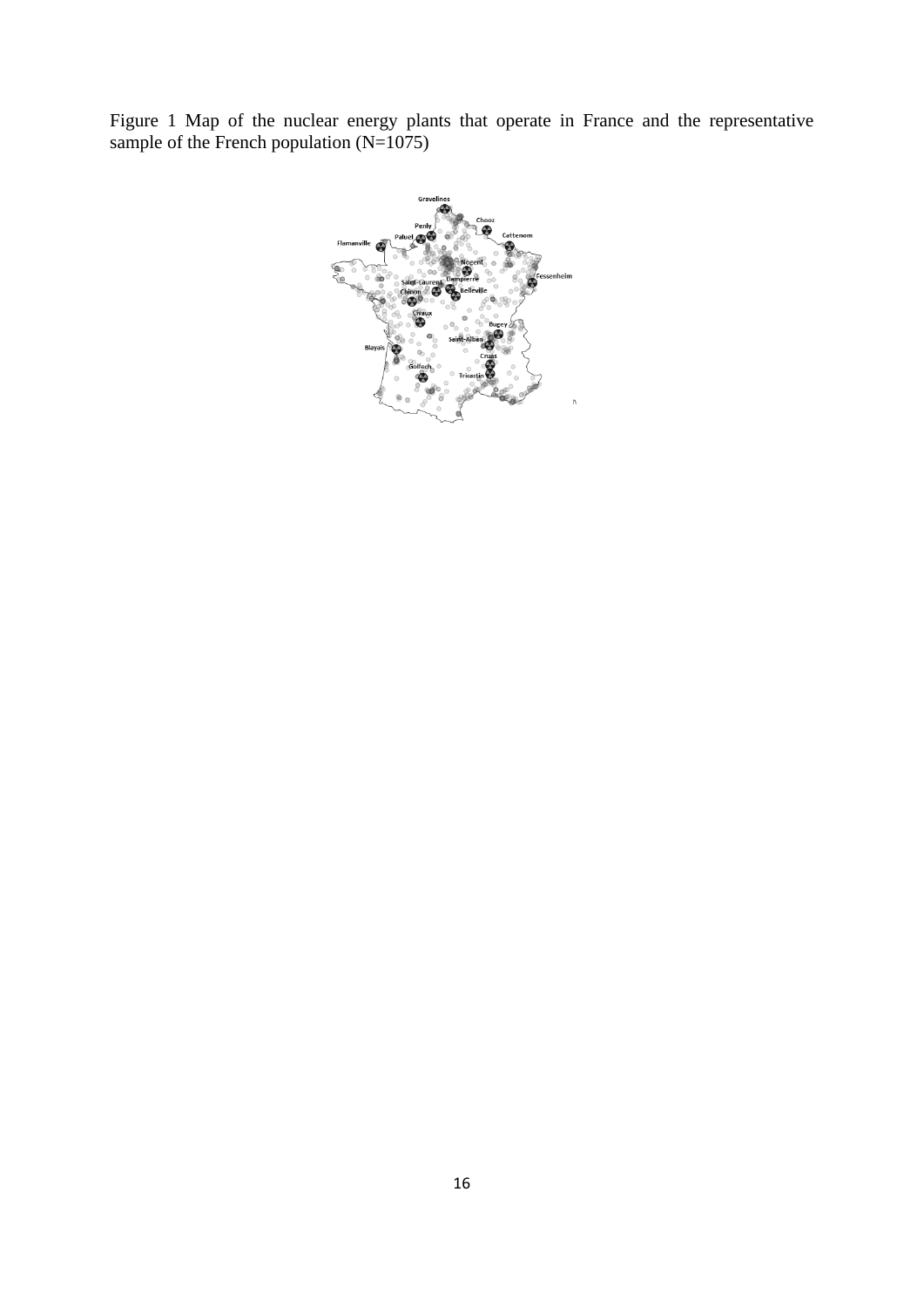Figure 2 Map of soil contamination in radiocaesium in France



Source: ISPN98

#### References

- AKCURA E. [2011], Mandotary vs Voluntary Payment for Green Electricity. University of Cambridge, Cambridge.
- ANDERSSON H., HAMMITT J., LINDBERG G., SUNDSTRÖM K. [2013], Willingness to pay and sensitivity to time framing: A theoretical analysis and an application on car safety. Environmental and Resource Economics 56, 437-456.
- BAUER T. K., BRAUN S., KVASNICKA M. [2013], Distant event, local effects? Fukushima and the German housing market. Kiel Institute for the World Economy, Kiel.
- BETHKE N., TRAUB S. [2009], Willingness to Pay for green electricity under the additionality effect. University of Bremen, Bremen.
- BEZDEK R. H., WENDLING R. M. [2006], The impacts of nuclear facilities on property values and other factors in the surrounding communities. International Journal of Nuclear Governance, Economy and Ecology 1, 122-144.
- BIGERNA S., POLINORI P. [2011], The willingness to pay for renewable energy sources: the case of Italy. Universita Telematica Internazionale Uninettuno, Roma.
- BRAVERMAN J. I., HOFMAYER C. H., MORANTE R. J., SHTEYNGART S., BEZLER P. [2000], Assessment of age-related degradation of structures and passive components for U.S. nuclear power plants. Office of Nuclear Regulatory Research, Washington.
- CLARK D. E., MICHELBRINK L., ALLISON T. I. M., METZ W. C. [1997], Nuclear power plants and residential housing prices. Growth and Change 28, 496-519.
- FINK A., STRATMANN T. [2013], US housing prices and the Fukushima nuclear accident: To update, or not to update, that is the question International Center for Economic Research, Torino.
- GAMBLE H. B., DOWNING R. H. [1982], Effects of nuclear power plants on residential property values. Journal of Regional Science 22, 457-478.
- HANSLA A., GAMBLE A., JULIUSSON A., GÄRLING T. [2008], Psychological determinants of attitude towards and willingness to pay for green electricity. Energy Policy 36, 768-774.
- JUN E., JOON KIM W., HOON JEONG Y., HEUNG CHANG S. [2010], Measuring the social value of nuclear energy using contingent valuation methodology. Energy Policy 38, 1470-1476.
- KIRAN C., KRISTRÖM B. [2013], Determinants of the price-premium for green energy: Evidence from an OECD cross-section. CERE, Umea.
- KRISTRÖM B. [2012], Residential energy demand *in* J. Shogren, editor. Encyclopedia of Energy, Natural Resource and Environmental Economics. Elsevier.